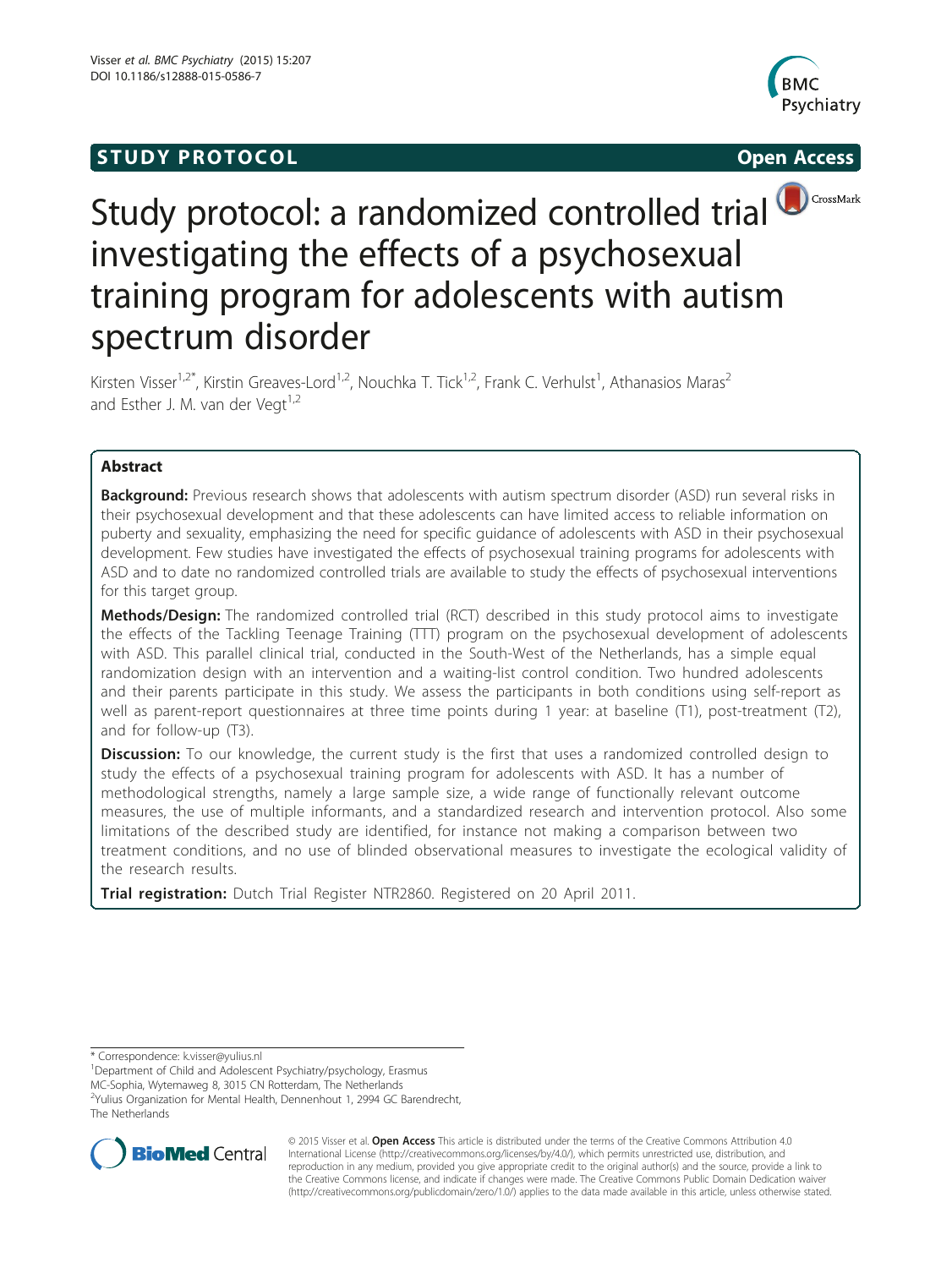#### Background

Adolescence is a transition phase in life with physical, emotional as well as social changes that offers several challenges for adolescents with autism spectrum disorder (ASD). People with ASD have impairments in social interaction and communication, and show limited, repetitive and stereotyped patterns of behavior, interests and activities [[1](#page-8-0)]. ASD is a pervasive disorder, meaning that the impairments are usually lifelong and are expressed across multiple contexts and in multiple areas in life, although this expression can vary across the lifespan [[1](#page-8-0)]. Due to the difficulties with change that many people with ASD experience, problems can increase during a transition to a new life stage, such as adolescence [\[2](#page-8-0)].

The physical changes in adolescence, such as the growth of secondary sex characteristics, can cause insecurity and require the learning of new routines (e.g., menstruation hygiene; [[3, 4\]](#page-8-0)). In addition, in adolescence the psychosexual development matures rapidly [[5\]](#page-8-0): Most adolescents fall in love for the first time and have their first romantic relationships and sexual experiences, that are significant for adult functioning and for long term outcomes [[6](#page-8-0)]. The psychosexual development offers specific difficulties for adolescents with ASD [\[7](#page-8-0)], who seem to have similar psychosexual needs to typically developing adolescents, but lack the necessary knowledge and social skills to fulfill these needs [\[8](#page-8-0)–[10\]](#page-8-0). Therefore, adolescents with ASD usually have only few intimate and sexual experiences and can report sexual frustration and sexual preoccupations [[9, 11, 12](#page-8-0)]. These problems increase the risk for adolescents with ASD to develop—or become a victim of—inappropriate sexual behavior, such as touching others inappropriately, stalking, public masturbation, sexual victimization and sexual coercion [[8, 13\]](#page-8-0). Parents of adolescents with ASD frequently express concerns about the sexual behavior of their children, both about the possibility of sexual exploitation as well as concerns about the possibility their child will show inappropriate sexual behavior [[14, 15\]](#page-8-0).

Changes in social relations ask for new sociocommunicative skills; adolescents become more independent from their parents and intimate friendships are formed [[4](#page-8-0)]. These intimate friendships are important for the forming of an identity and friends are an important source of information regarding sexuality [\[16\]](#page-8-0). However, because adolescents with ASD generally have fewer friends and fewer close friendships than their peers without ASD [[17](#page-8-0)], they receive less information about sexuality from their peers [\[18\]](#page-8-0). Parents report to be reluctant to provide comprehensive sexual education to adolescents with ASD [[19](#page-8-0)], and therefore adolescents with ASD are more dependent on non-social sources such as the internet [\[20](#page-8-0)], resulting in having less (or less accurate) psychosexual knowledge compared to their peers [[21\]](#page-8-0).

Given the possible risks that adolescents with ASD encounter and their problems with access to reliable information resources, several studies on puberty and sexuality in adolescents with ASD emphasize the need for guidance of these adolescents in their psychosexual development [\[7](#page-8-0), [14\]](#page-8-0). Interventions that focus on the transition into adolescence and in particular the psychosexual development of adolescents with ASD are however limited [[8, 22\]](#page-8-0). Therefore, in order to fulfill this need, an individual training program has been developed in The Netherlands targeting the psychosexual development of adolescents with ASD: the Tackling Teenage Training (TTT) program [[23,](#page-8-0) [24\]](#page-9-0). This program contains 18 one-on-one sessions, in which adolescents with ASD receive information regarding several topics (i.e., psycho-education), alternated with exercises (e.g., behavioral rehearsals, and knowledge and insight quizzes). More information on the TTT program can be found in the Intervention section. A first systematic evaluation of the effects of the TTT program on psychosexual knowledge showed that adolescents with ASD have increased knowledge of puberty and psychosexual topics after following the training program [\[24\]](#page-9-0). Given this promising evaluation, the effects of the TTT program are further examined within a randomized controlled design, described in this study protocol.

In the current study we investigate the effects of the TTT program on the psychosexual development of adolescents with ASD. The aims of the study were as follows: to investigate whether the TTT program (1) increases psychosexual knowledge; (2) increases skills needed for friendships and intimate relations (3) increases insight in acceptable and inappropriate sexual behaviors; (4) reduces inappropriate sexual behavior and vulnerability; (5) increases self-esteem, and (6) reduces current concerns and concerns about the future of adolescents with ASD and their parents. We hypothesized that the TTT program is not only able to reduce the difficulties of adolescents with ASD in their psychosexual development, but also to promote a positive and normative psychosexual development in adolescents with ASD.

This paper describes the study design, the participants, the content and protocol of the TTT program and the research procedures.

#### Methods/Design

#### Participants

Participants are 200 adolescents in the age range of 12 to 18 years with a DSM-IV diagnosis of ASD. Recruitment for the study is performed in three ways within a population of adolescents with ASD.

1. Participants are recruited among patients of Yulius  $(n = 100)$ , a large expert mental health care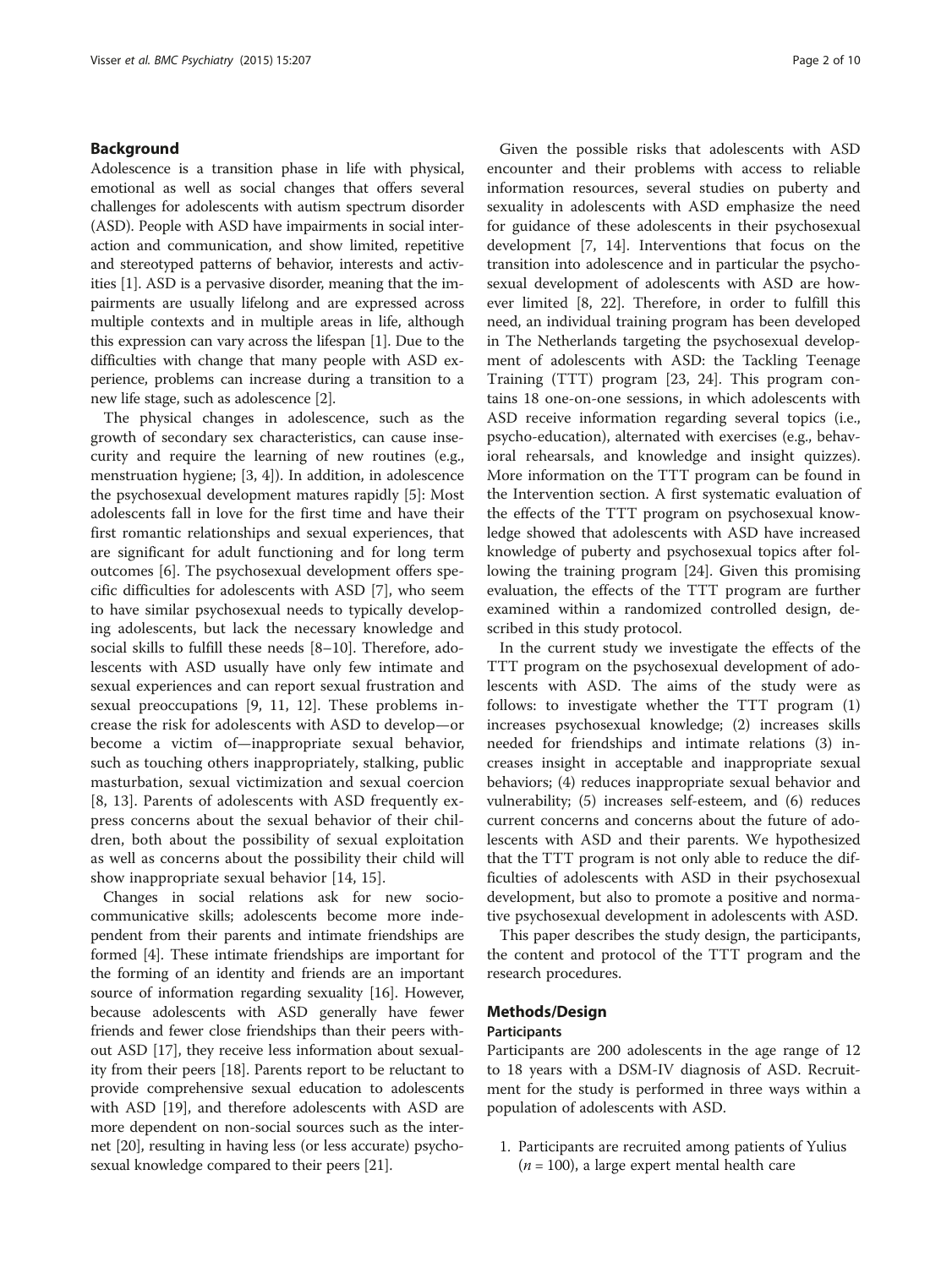institution in the South-West of The Netherlands that provides specialized care to children and adults with complex psychiatric problems.

- 2. Participants are recruited among students in schools with segregated settings for special education, in which students with a variety of complex psychiatric problems are educated ( $n = 50$ ). A large number of adolescents in these settings have a diagnosis of ASD.
- 3. Adolescents and their parents can apply for the study through open application. Research flyers are distributed through several mental health care centers in the region among adolescents with ASD and their parents and a study website was launched ( $n = 50$ ).

Eligibility criteria for participation are 1) a total score of 51 or above on the Social Responsiveness Scale (SRS) [[25, 26](#page-9-0)], and 2) an intelligence (IQ) level in the normal to high range (total  $IQ > 85$ ). More information on the SRS and the intelligence specification can be found in the Procedure section.

Written informed consent is obtained from all adolescents and their parents. This study is approved and guided by the medical ethical commission of the Erasmus Medical Center, Rotterdam (MEC-2013-040).

#### Sample size

Sample size for this study was determined in advance by power calculations based on the previous pilot study results (Effect size  $= 0.70$ ) [[24](#page-9-0)]. In order to detect differences on the outcome measures of medium effect size between the two conditions with 80 % power ( $\alpha$  = 0.05; two-sided) [\[27\]](#page-9-0), 64 adolescents are required per condition. With an anticipated drop-out of approximately 25 % 150 adolescents will remain participating in the study, enabling us to investigate the effects of the TTT program. In addition, we will consider if it is possible to investigate the influence of potential moderators of treatment outcome.

#### Intervention

The Tackling Teenage Training (TTT) program is an individual intervention with 18 sessions that cover the following topics: discussing puberty (i.e., how and with whom), appearances, first impressions, physical and emotional developments in adolescence, how to become and maintain friends, falling in love and dating, sexuality and sex (e.g., sexual orientation, masturbation, and intercourse), pregnancy, setting and respecting boundaries and safe internet use [\[23](#page-8-0), [24, 28](#page-9-0)]. An overview of the sessions is displayed in Table 1. The TTT program is developed for adolescents with ASD from 12 and 18 years old with a normal or high intelligence. During the TTT program, the trainer and adolescent discuss one session per week, in which one topic is discussed and exercises

| <b>Table 1</b> Overview of sessions and themes in the Tackling |  |  |  |  |
|----------------------------------------------------------------|--|--|--|--|
| Teenage Training program                                       |  |  |  |  |

| Sessions                                          | Themes                                       |
|---------------------------------------------------|----------------------------------------------|
| Session 1 Talking about puberty                   | Discussing puberty                           |
| Session 2 This is me                              | Appearances                                  |
| Session 3 A good first impression                 | First impressions                            |
| Session 4 What do you call that?                  | Naming body parts                            |
| Session 5 Changes during puberty in boys          | Male physical changes                        |
| Session 6 Changes during puberty in girls         | Female physical changes                      |
| Session 7 Making love to yourself                 | Masturbation, rules and<br>hygiene           |
| Session 8 Friendship                              | How to become and<br>maintain friends        |
| Session 9 Being in love and stuff                 | Falling in love                              |
| Session 10 Doubts and confusion during<br>puberty | Sexual orientation                           |
| Session 11 Being in love and dating               | Falling in love and dating                   |
| Session 12 Safe sex                               | Sexual intercourse.<br>contraception and STD |
| Session 13 The first time                         | Sexual intercourse                           |
| Session 14 Pregnancy and birth                    | Pregnancy                                    |
| Session 15 Where do you draw the line?            | Setting and respecting<br>boundaries         |
| Session 16 Yours and other people's<br>boundaries | Setting and respecting<br>boundaries         |
| Session 17 Internet and making contact            | Safe internet use                            |
| Session 18 Bad boyfriends (session for girls)     | Abusive boyfriends                           |

are practiced in a structured manner in approximately 45 min. The training program can be provided in the school setting, in outpatient or inpatient facilities or at the home of the adolescent (if certain conditions can be met, such as a confined room and no disturbance from family members). All sessions are structured in the following way: First, the take-home assignment of the last session is discussed. After this, the adolescent receives information regarding different subtopics of the session (i.e., psycho-education), alternated with exercises (e.g., behavioral rehearsals, and knowledge and insight quizzes). At the end of each session, the adolescent receives a take-home assignment in which the topic of that session needs to be discussed or practiced outside of the context of the training, for instance conducting a small interview with one of the parents on the topic of the session, or arranging a get-together with a friend.

The training starts and ends with an appointment with the adolescent and the parents, who are weekly informed by mail on the progress of the training by the trainer, via structured contact reports. The contact reports consist of information on the topic of the session (i.e., psychoeducation) and the take-home assignment of the child,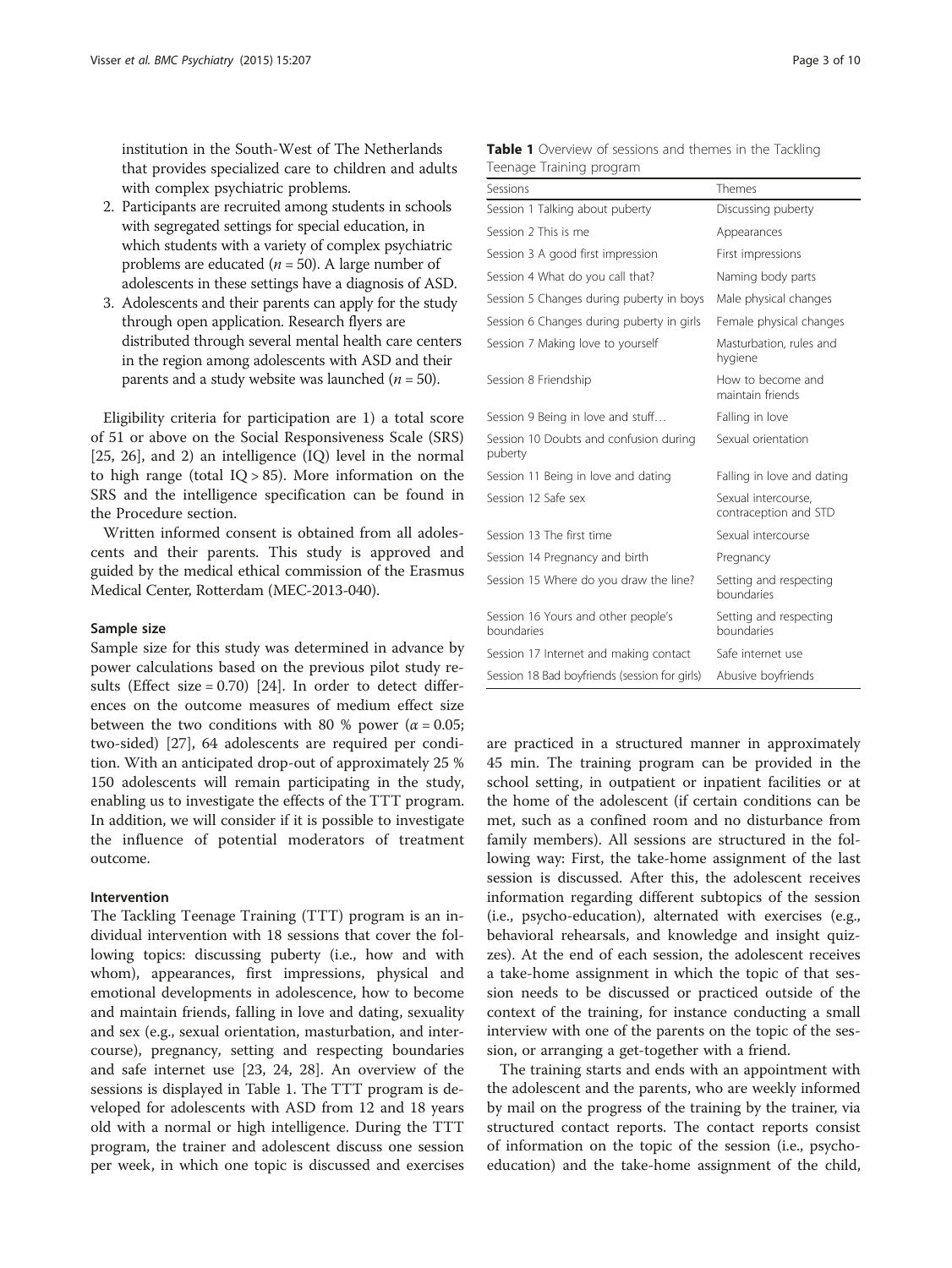in order to inform parents, but also to stimulate rehearsal of the skills that were taught in the session within the home environment. In addition, particularities (i.e., the strengths and difficulties of the child in the current session) are communicated with parents. The contact reports allow parents to be prepared for any questions or remarks of the adolescent in between sessions and foster an environment in which the adolescent can discuss or practice topics of the TTT program within the home environment and/or broader social environment with guidance of parents to enhance generalization to other contexts outside the setting of the training.

All trainers that provide the TTT program in the study have a Bachelor or Master in psychology or social services and experience in working with people with ASD. They have taken the 2 day train-the-trainer course, in which they received information on the psychosexual development in general, possible difficulties in the psychosexual development for adolescents with ASD and they were taught how to provide the training program in a standardized way, with particular suggestions on how it can be customized to the individual needs of the adolescent if necessary. In addition, all trainers participate in interdisciplinary meetings every 3 months, in which questions and case reports can be discussed with other trainers and the developers of the training program. The protocolized manual of the TTT program [\[23\]](#page-8-0) is available in Dutch, English, Greek and Spanish.

For each training session, information about the motivation, resistance and openness of the adolescent, and the difficulty of the material for the adolescent, according to the trainer, is registered by the trainer. Motivation of the adolescent is scored by the trainer on a scale from 0 to 10 (i.e.,  $0 =$  no motivation to  $10 =$  very motivated). The trainer rates how much resistance the adolescent shows and how much information the adolescent shares during the sessions, again on a scale from 0 to 10 (i.e.,  $0 =$  no resistance at all to  $10 = \text{very much resistance} / 0 = \text{very guarded to}$  $10 =$  very open). Last, the trainer rates how difficult that particular session is for the adolescent on a scale from 0 to 10 (i.e.,  $0 =$  very easy to  $10 =$  extremely difficult). All session scores are subsequently summed and then averaged to compute an index of overall motivation, resistance, difficulty and openness. During the training, neither the parents nor the adolescent are informed about these scores.

Furthermore, after each session the trainer reports to what extend the TTT protocol was followed through standardized short evaluation forms, in order to register adjustments that are made to the TTT protocol. Examples of adjustments are: changing the order of the sessions, spending more time to discuss a theme, or leaving out (additional) texts and questions. In this way, the adherence to the TTT protocol by the trainers can be monitored for each participant and each session.

After ending the training, the parents and adolescent fill out an evaluation form with 16 questions, for a more subjective evaluation of the topics the adolescent learned about in the TTT program and how parents and adolescents rate and appreciate the training (e.g., the texts, the illustrations, the relationship with the trainer, the communication with the trainer, the take-home assignments) on a scale from 0 to 10.

#### Procedures

Figure [1](#page-4-0) shows the planned CONSORT (Consolidated Standards of Reporting Trials) Study Flow Chart for this study. After application, eligibility criteria are confirmed. For this, all parents fill out the Social Responsiveness Scale (SRS) [[25, 26](#page-9-0)], together with the consent forms. The SRS is a 65-item questionnaire that covers the domains of social behavior, language, and repetitive/ stereotypic behavior that are characteristic of ASD. A total score and five treatment subscales can be derived from the SRS: Social Awareness, Social Cognition, Social Communication, Social Motivation, and Autistic Mannerisms. The SRS provides a dimensional measure of autistic traits, with higher scores on the SRS reflecting greater degree of social impairment. Internal consistency of the SRS is excellent  $(\alpha = 0.97)$  [[25\]](#page-9-0). We use a total score of 51 or above on the SRS, because this is the preferred cut-off point based on research among clinical referrals and children from the Dutch general population [[26\]](#page-9-0).

Total IQ, verbal IQ (VIQ) and performance IQ (PIQ) are taken from the medical file of the adolescent and are used if the assessment is not older than two years old and if a valid and reliable instrument was used (for instance one of the Wechsler intelligence scales). In cases where no or no recent IQ measurement is available, IQ is assessed using the Wechsler Abbreviated Scale of Intelligence (WASI) [[29](#page-9-0)]. The WASI consists of four subtests: Vocabulary, Block Design, Similarities, and Matrix Reasoning. These four subtests compose a total IQ, a VIQ and a PIQ. The internal consistency, test-retest and inter-rater reliability of the WASI are good and it correlates strongly with full-scale Wechsler Adult Intelligence Scale-III (WAIS-III) IQ scores  $(\alpha = 0.87)$  [\[29](#page-9-0)].

In the current study we use multi informant questionnaires, both parent-report and self-report. The use of selfreport in research with people with ASD is sometimes debated, because of their problems with identifying and describing feelings and emotions of others and themselves [[30](#page-9-0)]. Still, self-report gives an indication of the perception of behavior and feelings of people with ASD [\[14\]](#page-8-0), which is indispensable when studying intimate and personal themes, such as pubertal development and psychosexual functioning. From research it also becomes clear that although people with ASD tend to have difficulty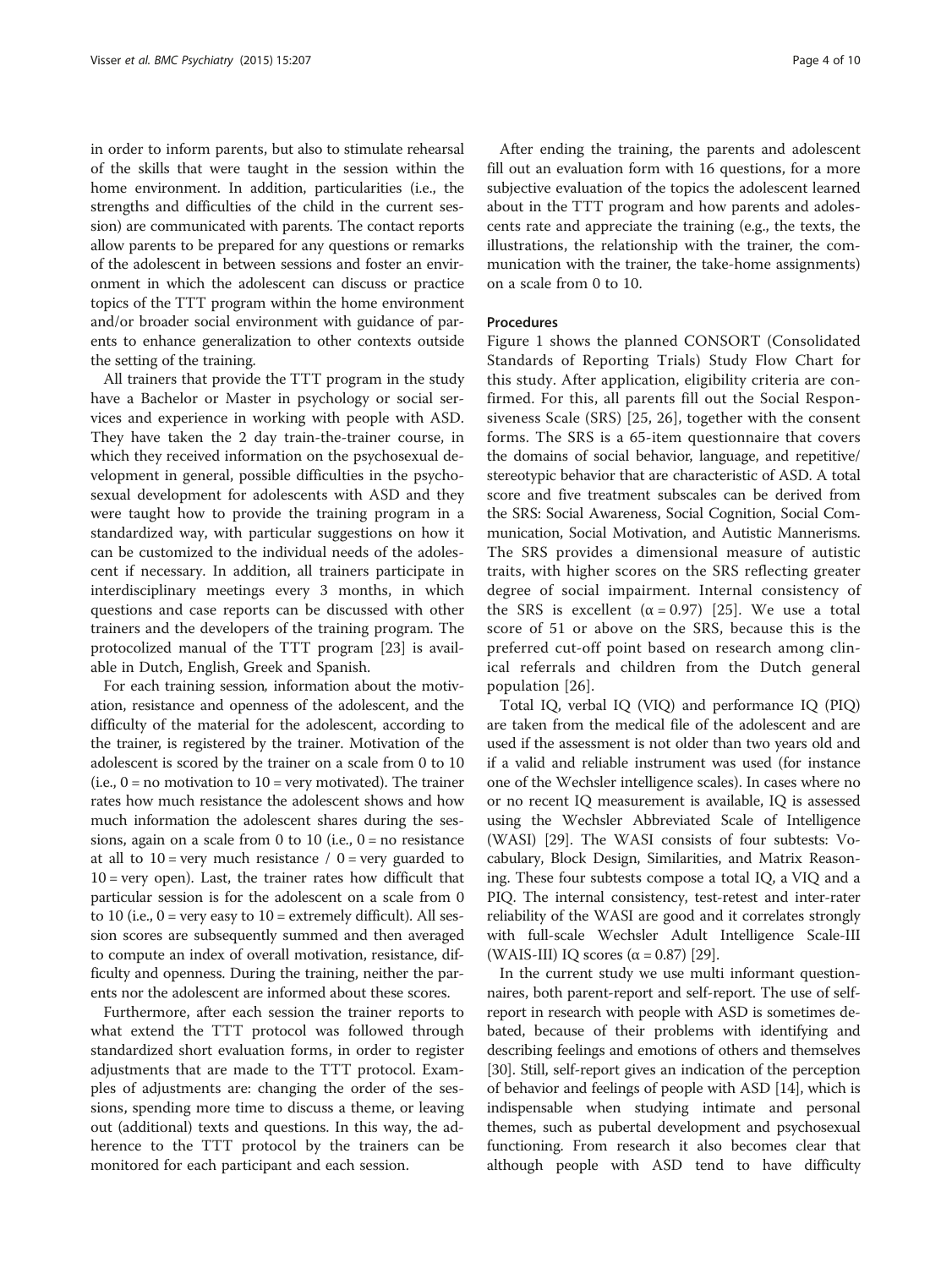<span id="page-4-0"></span>

identifying, verbalizing, and analyzing their emotions, they experience emotions just like everyone else and that their self-reports have good internal reliability [\[30](#page-9-0)–[32](#page-9-0)].

All participating adolescents and their parents fill out questionnaires at three time points during 1 year: at baseline (T1), after inclusion criteria are confirmed; posttreatment (T2), directly after the TTT program (for adolescents in the intervention condition), or after 6 months on the waiting-list (for adolescents in the control condition), and for follow-up (T3), 6 months after the TTT program (for adolescents in the intervention condition), or after 12 months on the waiting-list (for adolescents in the control condition). The adolescents fill out the questionnaires in the company of a research assistant (who is available for questions of the adolescent). The research assistants are blind to the condition of the adolescents. Parents fill out the questionnaires via the internet.

#### Randomization

Simple equal randomization (1:1) takes place at an individual level, after the baseline measurement (T1). Adolescents are randomly assigned to the intervention condition ( $n = 100$ ) or the control condition ( $n = 100$ ). A computerized allocation scheme is used, authorized by an investigator with no involvement in the current research. Adolescents in the intervention condition start the TTT program shortly after the randomization. The adolescents in the control condition are placed on a waiting-list. During the study, adolescents in both conditions can continue other interventions and medications.

#### Outcome measures

In order to investigate the effect of the TTT program on the psychosexual development of the adolescents with ASD, we used the Teen Transition Inventory (TTI) (Dekker, van der Vegt, van der Ende, Tick, Louwerse, Maras, Verhulst, Greaves-Lord. The development and testing of the Teen Transition Inventory: A self- and parentreported assessment of psychosexual functioning in adolescents with autism spectrum disorder and typically developing peers, in preparation). Table [2](#page-5-0) provides an overview of all questionnaires and tasks that we use in the study. The TTI is a self-report (186 items) and parent-report (148 items) questionnaire, that covers the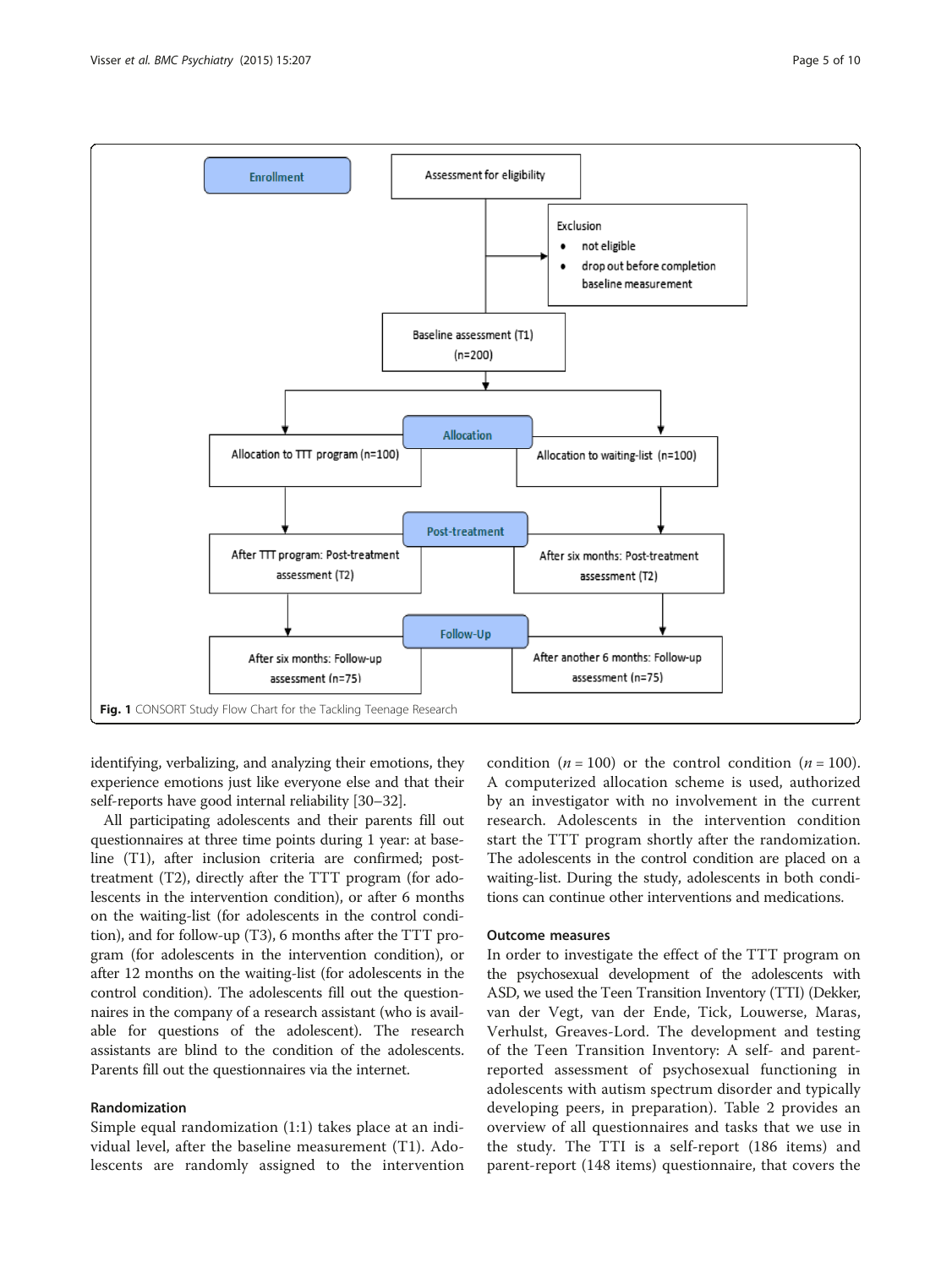<span id="page-5-0"></span>Table 2 Overview of measures in the Tackling Teenage Research

| Measures       | For adolescents             | For parents                    |  |  |
|----------------|-----------------------------|--------------------------------|--|--|
| Inclusion      | <b>WASI<sup>a</sup></b>     | <b>SRS</b>                     |  |  |
| T1             | ADOS-2                      | TTI parent-report              |  |  |
|                | Psychosexual knowledge test | <b>CBCL</b>                    |  |  |
|                | TTI self-report             | Child & family characteristics |  |  |
|                | Flag system                 |                                |  |  |
|                | NPV-2-self esteem scale     |                                |  |  |
| T <sub>2</sub> | Psychosexual knowledge test | TTI parent-report              |  |  |
|                | TTI self-report             | SRS                            |  |  |
|                | Flag system                 | <b>CBCL</b>                    |  |  |
|                | NPV-2-self esteem scale     |                                |  |  |
| T <sub>3</sub> | Psychosexual knowledge test | TTI parent-report              |  |  |
|                | TTI self-report             | SRS                            |  |  |
|                | Flag system                 | <b>CBCL</b>                    |  |  |
|                | NPV-2-self esteem scale     |                                |  |  |

WASI Wechsler Abbreviated Scale of Intelligence, SRS Social Responsiveness Scale, ADOS-2 Autism Diagnostic Observation Schedule-2, TTI Teen Transition Inventory, CBCL Child Behavior Checklist <sup>a</sup>Only administered when no recent IQ measurement is available

experience of several transitions in adolescence, such as the school transition, physical change, psychosexual functioning and psychosexual problems and worries of the adolescents and their parents. The psychosexual functioning part of the TTI contains nine scales and several separate items that represent the three domains of psychosexual functioning: sexual selfhood, sexual socialization, and sexual behavior [[5, 7](#page-8-0)] (see Table 3 for an overview). All items are scored on a 3-point scale (0  $=$  not true, 1 = somewhat or sometimes true, 2 = very true or often true), with the exception of a minority of separate items (i.e., age of onset). The scale scores reflect the average score of all the items on the scale, with scores ranging between 1 and 3. The scales showed sufficient to good internal consistency (Dekker et al, in

preparation). The self-report and parent-report version of the TTI is administrated at T1, T2 and T3.

#### Psychosexual knowledge

To investigate whether the TTT program improves knowledge regarding psychosexual themes, a psychosexual knowledge test for adolescents [\[24](#page-9-0)] is administered at T1, T2, and T3. The psychosexual knowledge test consists of 35 multiple choice questions and 2 open-ended questions in which parts of the (male and female) genitals have to be named correctly. Each question is rated as being either correct or incorrect, which leads to a score of one point per question. The total score on the psychosexual knowledge test represents the total number of correct answers, ranging from 0 to 37.

Parents are questioned about the knowledge of their children in the 'Sexual knowledge of the child according to the parent'scale of the TTI (Dekker et al, in preparation).

#### Skills needed for friendships and intimate relations

The 'Friendship skills' scale (self-report and parent-report version) of the TTI is used to measure the ability of the adolescents to make and maintain friendships. The 'Romantic ability' scale (self-report version) of the TTI is used to measure the self-perceived romantic relational skills of the adolescents (Dekker et al, in preparation).

The Social Responsiveness Scale (SRS) [[25\]](#page-9-0) is used as a measure of ASD symptom severity and social impairments [[33](#page-9-0)], but the treatment subscales can be used for assessment of treatment effect. The four treatment subscales in the social domain determine to what extent an adolescent is aware of social cues in his environment (Social Awareness), can appropriately interprets those cues (Social Cognition), is capable of a reciprocal reaction (Social Communication), and is motivated to engage in social-interpersonal behavior (Social Motivation) [\[34](#page-9-0)]. The treatment subscales of the social domain of the SRS have been shown to be sensitive to changes in social

| Domain               | Scale/items                                                                                                                   | Parent-report | Self-report |
|----------------------|-------------------------------------------------------------------------------------------------------------------------------|---------------|-------------|
| Sexual socialization | Friendship skills of child                                                                                                    | 5 items       | 5 items     |
|                      | Social acceptance by peers                                                                                                    | 3 items       | 6 items     |
|                      | Romantic ability of child                                                                                                     | ۰             | 3 items     |
|                      | Openness about intimacy                                                                                                       | 4 items       | 3 items     |
|                      | Adequate dealing with boundaries                                                                                              | 8 items       | $\sim$      |
| Sexual selfhood      | Bodily perception                                                                                                             | 3 items       | 6 items     |
|                      | Self-esteem                                                                                                                   |               | 12 items    |
|                      | Perceived social competence                                                                                                   | ۰             | 12 items    |
|                      | Sexual knowledge of the child according to parent                                                                             | 9 items       | $\sim$      |
| Sexual behavior      | Separate items on age or context appropriate behaviors, intimate experiences<br>including age of onset and sexual orientation | 33 items      | 41 items    |

Table 3 Psychosexual functioning part of the Teen Transition Inventory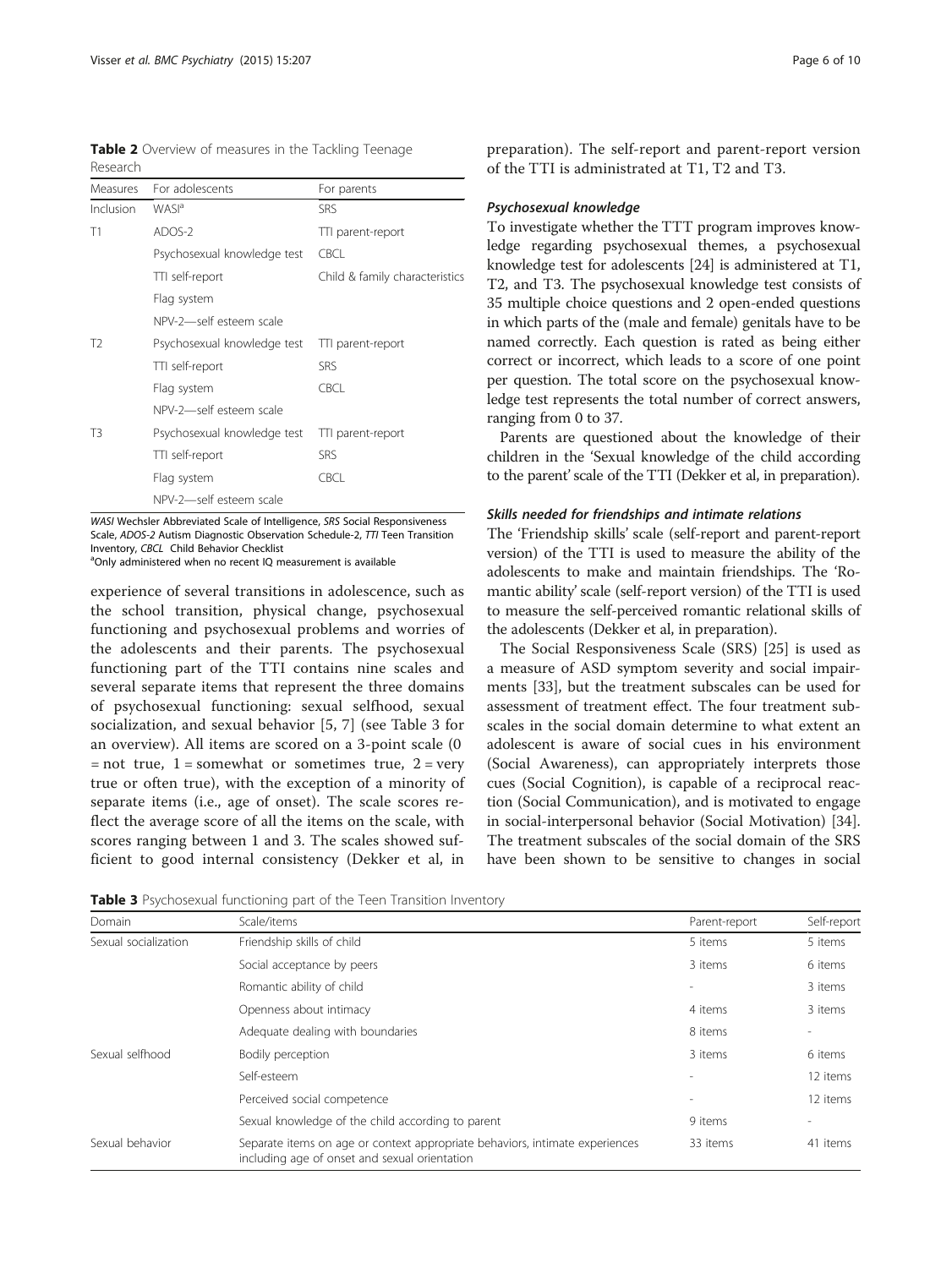functioning among children with ASD [[35](#page-9-0)–[37](#page-9-0)] and therefore we administer the SRS also at T2 and T3.

#### Insight in acceptable and inappropriate sexual behaviors

To investigate whether the TTT program increases insight in different sexual behaviors, the 'Adequate boundaries' scale (parent-report version) (Dekker et al, in preparation) is used. In addition to this, the flag system (Dutch: het Vlaggensysteem) [\[38](#page-9-0)], is administrated at T1, T2 and T3 to measure the accuracy of judgment of acceptable and inappropriate sexual behavior. The flag system contains drawn illustrations with children and adolescents displaying sexual behavior in different situations and is developed to discuss a range of sexual behaviors with children or adolescents. The scoring of the flag system is based on six criteria for judging sexual behavior: consent, equality, coercion, appropriate for age, appropriate for context, and self-respect [[38](#page-9-0), [39\]](#page-9-0). The developers of the flag system used these six criteria to define four flags (green, yellow, red, and black). An expert panel of child health care professionals chose the 'correct' or most accurate flag for each illustration during the 2 year development of the flag system. In the current study the flag system is registered individually. The research assistant first explains the meaning and use of the four flags and then shows the adolescent 23 illustrations one-by-one. With each illustration, the research assistant asks the adolescent to choose a flag, best judging the sexual behavior shown in the illustration. The research assistant writes down the chosen flag, without giving feedback to the adolescent during the test, and continues to the next illustration. The chosen flags of the adolescents are compared to the chosen flags of the expert panel, and scored as either correct or incorrect. An incorrect flag could indicate a milder judgment or a stricter judgment, compared to the normative judgment of the expert panel. We calculate the average percentages of accurate judgments, milder judgments and stricter judgments for each illustration of the flag system.

#### Inappropriate sexual behavior and vulnerability

To investigate whether the TTT program reduces inappropriate sexual behavior and vulnerability, several separate items of the TTI (self-report  $n = 8$  and parentreport version  $n = 12$ ) (Dekker et al, in preparation) are used. Example items from the parent-report TTI are: "My child touches others where they do not like to be touched", "My child is able to set his/her boundaries regarding intimate contact", "Does your child ever masturbate at inappropriate times, in inappropriate ways or places?". Some example items from the self-report TTI are: "I keep contacting someone, even though that person has indicated he/she does not want any contact with me", "I touch others in places where they do not want to be touched", and "In general I am good at letting people know what I am comfortable with and what I am not comfortable with".

Furthermore, we use the Sex Problems scale of the Child Behavior Checklist (CBCL) [[40, 41](#page-9-0)] at T1, T2 and T3, to determine the occurrence of psychosexual problems. The Sex Problems scale consists of five items regarding sexual problems, thinking of sex too much, playing with own genitals in public, playing with own genitals too much and the desire to be from the other gender [\[40, 42](#page-9-0)]. Parents rate each item on the CBCL on a 3-point scale  $(0 = not true, 1 = somewhat or sometimes)$ true,  $2$  = very true or often true). Research that included the CBCL Sex Problems scale for the purpose of measuring psychosexual problems by means of parent report has supported the content & concurrent validity of this scale as well as the discriminant validity [[42](#page-9-0), [43](#page-9-0)].

#### Self-esteem

To investigate whether the TTT program increases the adolescents' self-esteem the Self-esteem scale of the Dutch Personality Questionnaire (NPV-2) [[44](#page-9-0), [45\]](#page-9-0) is administrated at T1, T2 and T3. The NPV-2 consists of 132 items, scored on a three-point scale (true, not true and not false, or false) and measures the following 7 personality traits: inadequacy, social anxiety, rigidity, resentment, selfishness (complacency), dominance, and self-esteem. In the current study, we use the self-esteem scale, consisting of 19 items that the adolescents answer about themselves. Examples of questions are: "I often feel insecure", "I can handle jokes" and "I can accomplish what I want". Norm data of multiple populations (e.g., general and psychiatric patients) are available and reliability and validity of the self esteem scale are good ( $\alpha$  = 0.86) [\[45\]](#page-9-0).

In addition, the TTI scales 'Perceived social competence' (self-report version) and 'Self-esteem' (self-report version) are used to measure changes in the self-esteem of the adolescents (Dekker et al, in preparation).

#### Concerns of the adolescents with ASD and their parents

To investigate whether the TTT program can reduce current concerns and concerns about the future for adolescents with ASD and their parents, we use several questions in the TTI (parent-report version  $n = 8$ ; self-report version  $n = 7$ ) about current and future concerns, for instance: "I worry about the vulnerability of my child regarding social relationships in general", "I worry about my child on the internet", "I worry if my child will live with a partner" and "I believe it is possible that I will have social relationships in the future" (Dekker et al, in preparation).

#### Other measures

We administer additional measures to investigate the influence of (1) ASD severity, (2) emotional and behavioral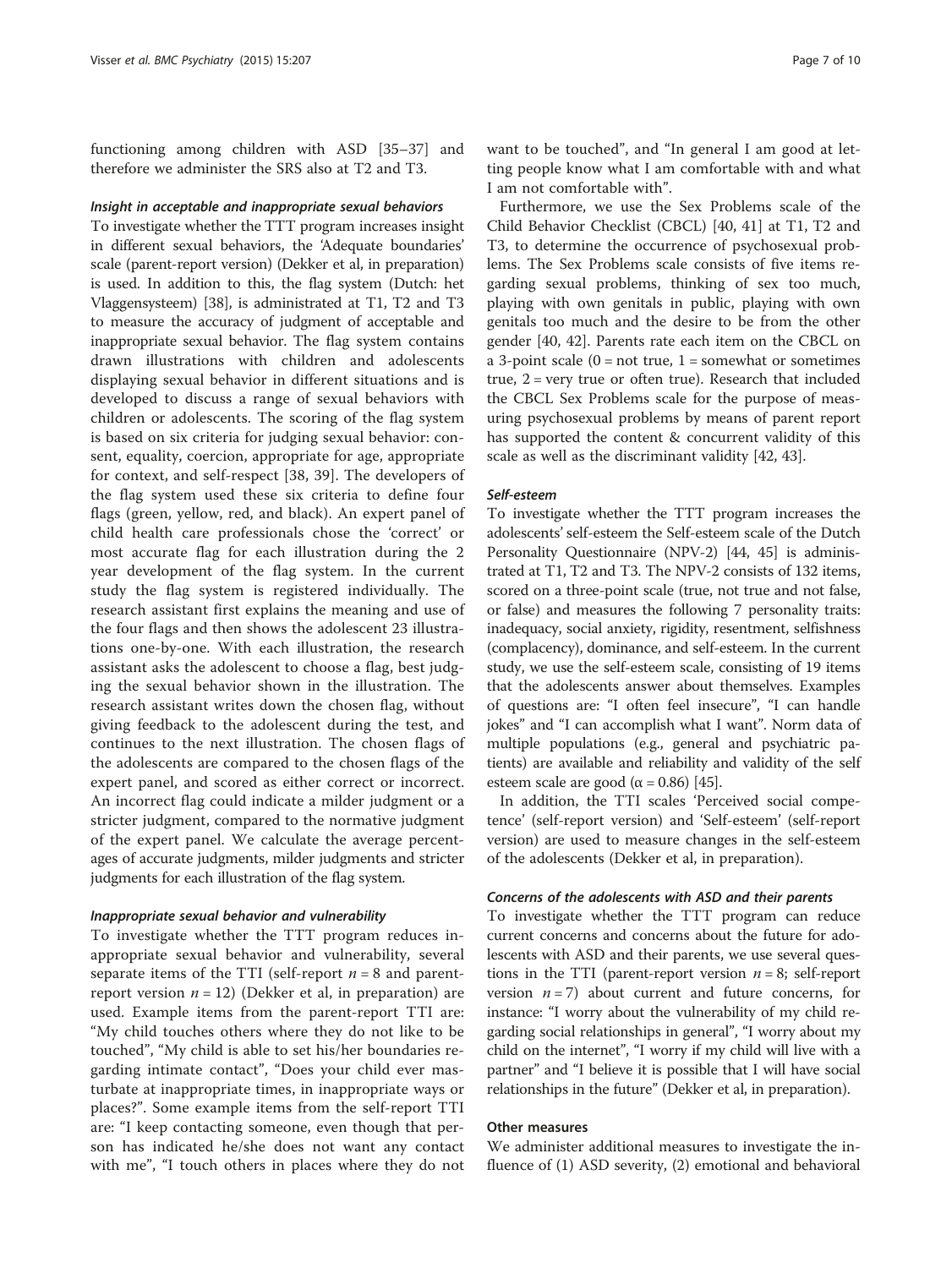problems, and (3) child and family characteristics on the effectiveness of the Tackling Teenage Training program.

#### ASD severity

The Autism Diagnostic Observation Schedule-2 (ADOS-2) [[46](#page-9-0), [47\]](#page-9-0) is administered at the baseline measurement (T1). The ADOS-2 is a semi structured, standardized measure to assess social interaction, communication, play, and stereotyped behavior for individuals suspected of having ASD. The ADOS-2 has four modules, each designed to be administered to different individuals according to their level of expressive language. Psychometric properties of the ADOS-2 are good [[46](#page-9-0)]. In this study the ASD severity is registered using the calibrated severity scores [\[48\]](#page-9-0). The ADOS-2 is administered by psychologists who have completed the 2-day research-training and have achieved sufficient reliability for administration and coding.

#### Emotional and behavioral problems

We expect that emotional and behavioral problems of the adolescents might influence the effects of the Tackling Teenage Training program. Therefore, we use the Child Behavior Checklist (CBCL) [\[40, 41](#page-9-0)] at T1 to register emotional and behavioral problems of the adolescents. The CBCL assesses anxious/depressed problems, withdrawn/ depressed problems, somatic complaints, social problems, thought problems, attention problems, aggressive and delinquent behavior problems. These scales are combined into an internalizing score (anxious/depressed problems, withdraw problems and somatic complaints), externalizing score (aggressive and delinquent behavior problems), and total problems score. Psychometric properties of the CBCL are good [\[40](#page-9-0), [41](#page-9-0)].

#### Child and family characteristics

Demographic characteristics, such as age, gender, family situation are administered in the baseline measurement (T1).

Furthermore, socio-economic status (SES) is determined by income level, educational level of both the mother and the father (or other caregivers), and occupational level of each primary caregiver, using the International Standard Classification for Occupations [\[49](#page-9-0)].

Ethnicity is determined by the birth country of both parents. If both parents are born in The Netherlands, the adolescent is categorized as ethnicity 'Dutch'. If one or both parents are born in another country than the Netherlands, the adolescent is categorized as ethnicity 'non-Dutch'.

In order to determine previous sexual education of the adolescent, the adolescents are asked if they previously received education or training on the subject of friendship, intimacy or sexuality, and if yes, from who they received this education or training (e.g., from parents, friends, in school, the internet). Parents are also asked if

their child previously received education or training on the subject of friendship, intimacy or sexuality and if yes, from whom their child received this education or training.

Family values and attitudes regarding sexuality are determined with the TTI, with the 'Openness about intimacy' scale. Example items in this scale are: "Within our family we discuss sexuality", "My child takes the initiative to talk about sexuality with me/us" and "I discuss my feelings and/or questions about intimacy/sexuality with my parents" (self-report and parent version) (Dekker et al, in preparation).

#### Data analyses

Differences in baseline characteristics (age, gender, total IQ, ADOS severity score, scores on the SRS at T1 and the psychosexual knowledge test at T1) are examined with independent samples t-tests or chi-square tests. Baseline descriptors that differ significantly are taken into account in following analyses.

To investigate the effectiveness of the TTT program, we explore both within-subject effects (changes within adolescents in both conditions) and between-subject effects (changes between adolescents in the control condition versus the intervention condition). 'Time' is the within-subject variable, with three levels: T1 (baseline), T2 (effect), and T3 (follow-up). 'Condition' is the betweensubject variable, with two levels: intervention condition and control condition. We use several continuous outcome measures: psychosexual knowledge, the scales of the Teen Transition Inventory (TTI), insight in acceptable and inappropriate sexual behaviors, self-esteem, and concerns about the future. And we use several dichotomous outcome measures, such as the separate items of the TTI measuring inappropriate sexual behavior. We correct for multiple testing using Bonferroni correction. Statistical analyses are performed using SPSS 19.0 statistical software (SPSS) [\[50](#page-9-0)] and are two-sided, with a level of significance of  $\alpha = 0.05$ .

In addition to this, we investigate if potential predictors of treatment outcome (ASD severity, emotional and behavioral problems, and child and family characteristics) influence the effects of the TTT program.

#### Drop out analyses

For participants in both conditions (the intervention condition and the control condition), we examine the differences between the drop outs and the full participating individuals concerning several descriptors (age, gender, total IQ, ASD symptom severity) to investigate whether drop-out is selective or random.

#### Discussion

The study described in this study protocol is the first randomized controlled trial (RCT) to investigate the effects of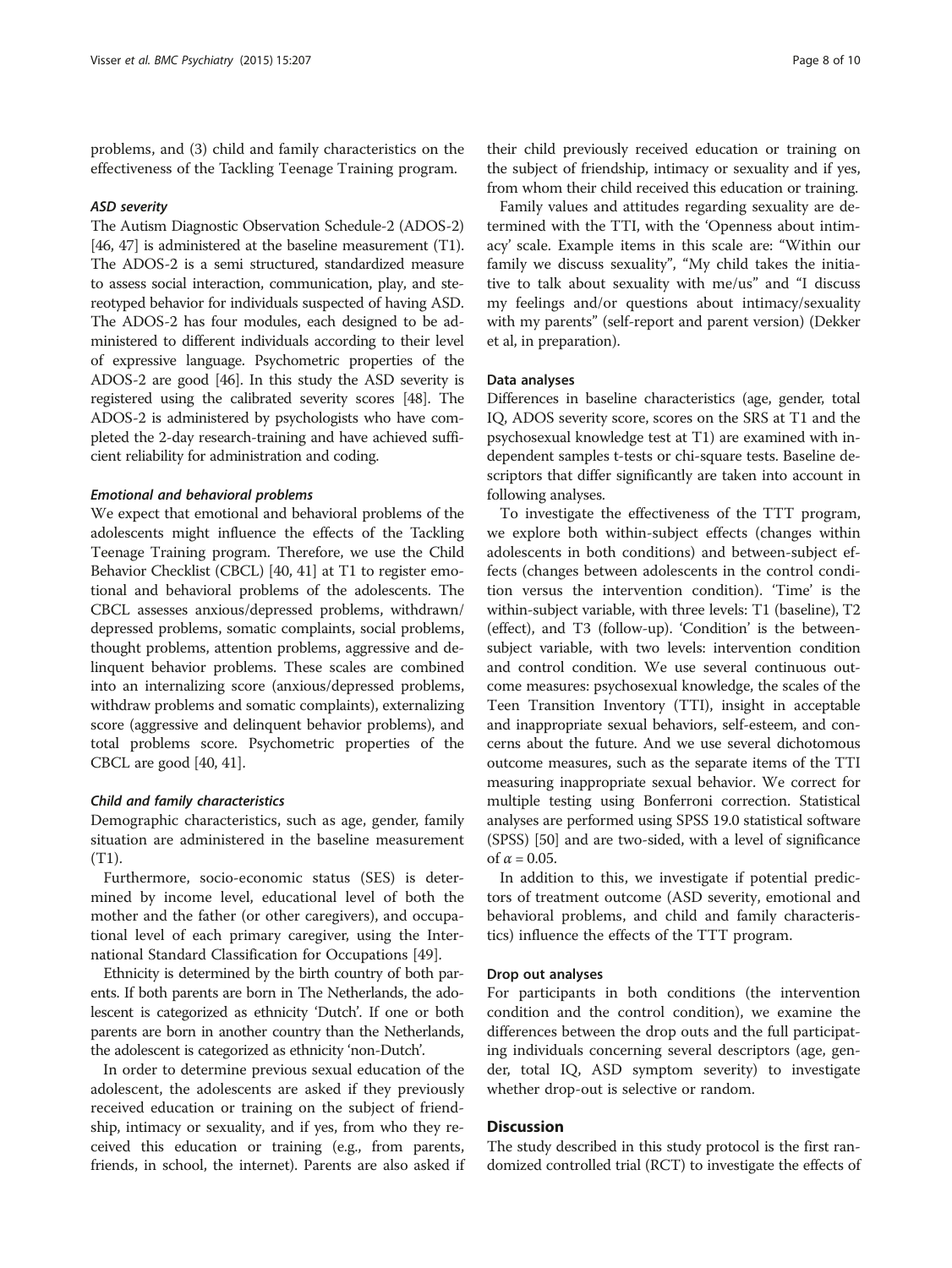<span id="page-8-0"></span>a psychosexual training program, the Tackling Teenage Training (TTT) program, for adolescents with autism spectrum disorder (ASD). The current RCT has a number of methodological strengths: The conduction of a first systematic evaluation of the outcome of the TTT program on psychosexual knowledge [23] in the years before the RCT contributed to the quality and the practicability of the TTT protocol, and made it possible to optimize the procedures and measures in the research protocol. The used sample size in the RCT will give the study enough power to investigate the effects of the TTT program and the wide range of functionally relevant outcome measures will guarantee the clinical importance of the results. In addition, we use multiple informants (self-report and parent-report questionnaires). As a final strength of the study, the adherence to the tested training protocol is carefully monitored. However, we also acknowledge certain limitations of the current study: Because in the Netherlands no other protocolized psychosexual training program is available, it is not possible to make a comparison between two interventions, and therefore the control condition is a waiting-list condition. Furthermore, because validated blinded observational measures to investigate changes in psychosexual functioning and sexual behavior are currently not available, we are limited to using parentand self-report questionnaires reporting on psychosexual functioning and sexual behavior of the adolescents.

In conclusion, the results of the study described in this study protocol will be a valuable contribution to the growing knowledge of the psychosexual development of people with ASD, and aims to ultimately improve the support adolescents with ASD receive during the challenging life phase of adolescence.

#### Trial status

Patient recruitment for this study lasted from January 2012 to April 2014 and 210 adolescents and their parents gave permission to participate and were assessed for eligibility. From these, 188 adolescents met the inclusion criteria, completed the baseline measurement (T1), and were randomized. The effect measurement (T2) was completed in November 2014 with data from 168 adolescents and the follow-up measurement (T3) was completed in June 2015 with data from 160 adolescents. All data is currently analyzed.

#### Abbreviations

ADOS-G: Autism Diagnostic Observation Schedule–Generic; ASD: Autism spectrum disorder; CBCL: Child Behavior Checklist; HRQOL: Health related quality of life; SES: Socio-economic status; SRS: Social Responsiveness Scale; RCT: Randomized controlled trial; TTI: Teen Transition Inventory; TTT: Tackling Teenage Training.

#### Competing interests

The authors declare that they have no competing interests.

#### Authors' contributions

KV drafted the manuscript. EvdV and KGL added to and modified the manuscript in an early stage. NT, AM and FV read and modified the manuscript in the final version. EvdV, KGL and NT developed the study. All authors read and approved the final manuscript.

#### Acknowledgements

The Tackling Teenage Research was supported by a grant from ZonMw, the Netherlands Organisation for Health Research and Development, within the program "The sexual health of youngsters" (project number: 124270004) and Yulius, a large mental health organization in the South-West of the Netherlands.

#### Received: 14 July 2015 Accepted: 13 August 2015 Published online: 28 August 2015

#### References

- 1. American Psychiatric Association. DSM 5. Arlington, VA: American Psychiatric Publishing (APP); 2013.
- 2. Delfos M, Gottmer M. Autisme en levensloop. In: Anonymous Leven met autisme. Houten: Bohn Stafleu Van Loghum; 2008. p. 147–60.
- 3. Dahl RE. Adolescent brain development: a period of vulnerabilities and opportunities. Keynote address. Ann N Y Acad Sci. 2004;1021:1–22.
- 4. Santrock JW. Adolescence. 10th ed. New York: McGraw-Hill; 2005.
- 5. Tolman DL, McClelland SI. Normative sexuality development in adolescence: A decade in review, 2000–2009. J Res Adolesc. 2011;21:242–55.
- Collins WA. More than myth: the developmental significance of romantic relationships during adolescence. J Res Adolesc. 2003;13:1–24.
- 7. Dewinter J, Vermeiren R, Vanwesenbeeck I, Nieuwenhuizen C. Autism and normative sexual development: a narrative review. J Clin Nurs. 2013;22:3467–83.
- 8. Hénault I. Asperger's syndrome and sexuality: from adolescence through adulthood. London: Jessica Kingsley Publishers; 2006.
- Ray F, Marks C, Bray-Garretson H. Challenges to treating adolescents with Asperger's Syndrome who are sexually abusive. Sex Addict Compulsivity. 2004;11:265–85.
- 10. Mehzabin P, Stokes MA. Self-assessed sexuality in young adults with High-Functioning Autism. Res Autism Spectrum Disord. 2011;5:614–21.
- 11. Murrie DC, Warren JI, Kristiansson M, Dietz PE. Asperger's syndrome in forensic settings. Int J Forensic Mental Health. 2002;1:59–70.
- 12. Coskun M, Mukaddes NM. Mirtazapine treatment in a subject with autistic disorder and fetishism. J Child Adolesc Psychopharmacol. 2008;18:206–9.
- 13. Stokes MA, Kaur A. High-functioning autism and sexuality: a parental perspective. Autism. 2005;9:266–89.
- 14. Nichols S, Blakeley-Smith A. "I'm Not Sure We're Ready for This…": working with families toward facilitating healthy sexuality for individuals with autism spectrum disorders. Soc Work Mental Health. 2009;8:72–91.
- 15. Cridland EK, Jones SC, Caputi P, Magee CA. Being a girl in a boys' world: investigating the experiences of girls with autism spectrum disorders during adolescence. J Autism Dev Disord. 2014;44:1261–74.
- 16. de Graaf H, Kruijer H, van Acker J, Meijer S. Seks onder je 25e. Delft: Eburon Uitgeverij BV; 2012.
- 17. Bauminger N, Kasari C. Loneliness and friendship in high-functioning children with autism. Child Dev. 2000;71:447–56.
- 18. Stokes MA, Newton N, Kaur A. Stalking, and social and romantic functioning among adolescents and adults with autism spectrum disorder. J Autism Dev Disord. 2007;37:1969–86.
- 19. Ballan MS. Parental perspectives of communication about sexuality in families of children with autism spectrum disorders. J Autism Dev Disord. 2012;42:676–84.
- 20. Kellaher DC. Sexual behavior and autism spectrum disorders: an update and discussion. Curr Psychiatry Rep. 2015;17(4):562.
- 21. Brown-Lavoie SM, Viecili M, Weiss J. Sexual knowledge and victimization in adults with autism spectrum disorders. J Autism Dev Disord. 2014;44:2185–96.
- 22. Hellemans H, Vermeulen P, Conix G, De Lameillieure L. Seks@autisme.kom Een programma voor relationele en seksuele vorming voor jongeren en volwassenen met autisme. Berchem: EPO; 2006.
- 23. Boudesteijn F, van der Vegt EJM, Visser K, Tick NT, Maras A. Psychoseksuele ontwikkeling bij adolescenten met een autismespectrumstoornis; Ik Puber-training. Van Gorcum: Assen; 2012.